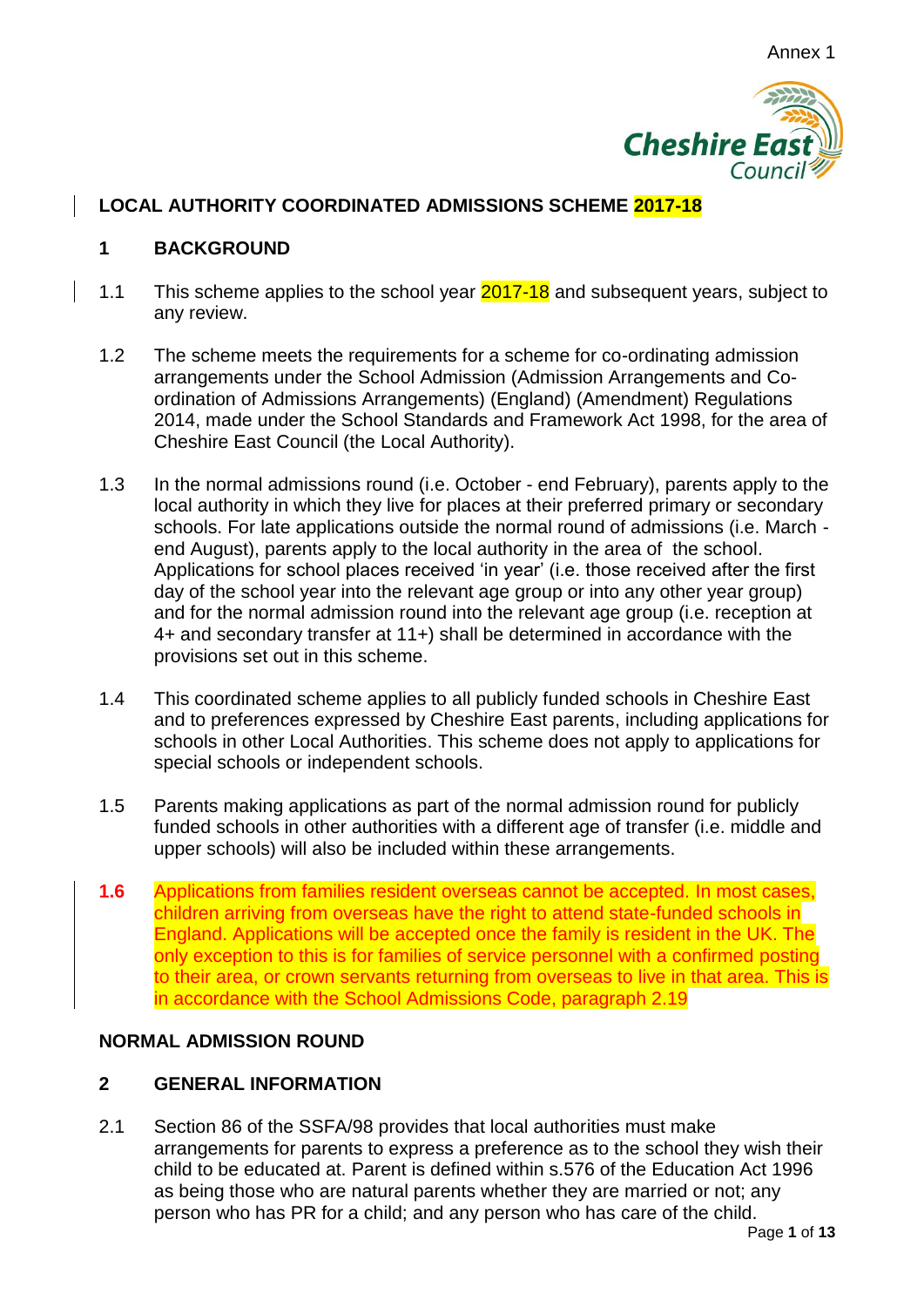- 2.2 All parents **resident** in the area administered by Cheshire East Council will be asked to make their application on the common application form provided by this Local Authority (as the 'home' authority). Parents making applications on a maintaining authority's application form will be advised to contact their 'home' authority. Parents seeking places at independent (i.e. fee paying) schools must apply direct to the school.
- 2.3 Applications for places sent direct by parents to individual schools cannot be accepted and must be sent by the school to the Local Authority for inclusion within these arrangements.
- 2.4 For community and voluntary controlled schools, in its role as the admission authority, Cheshire East Council will be responsible for determining who can be allocated a place in accordance its agreed published admission arrangements.
- 2.5 For Academies, Free Schools, Voluntary Aided, Foundation and Trust schools, decisions on applications will normally be made by the governing body. The exception to this will be where the governing body has made arrangements for another body to consider the application and to determine by reference to the school's admission criteria if a place can be allocated.
- 2.6 For applications for schools outside Cheshire East, the relevant local authority will be responsible for coordinating decisions on applications through liaison, where relevant, with admission authorities in its area.
- 2.7 The Local Authority will collate and publish all admission arrangements in its composite prospectus, which will be published on the Local Authority's website in line with the requirements set out in the School Admissions Code. For parents without internet access, a hard copy of the agreed admissions arrangements will be available on request.
- 2.8 All preferences made in accordance with the Local Authority's arrangements will be met except where this would prejudice the provision of efficient education or the efficient use of resources e.g. normally where the year group in question is full. The duty to comply with parental preference is, however, removed for a period of two years where the child has been permanently excluded from two or more schools from the date on which the latest exclusion took place.
- 2.9 If the pupil is a Cheshire East resident and Cheshire East Council is not able to offer any of the preferences stated on the application form a place will normally be allocated at the nearest Cheshire East school with a vacancy using the Local Authority's Ordnance Survey address point data system for measuring straight line distances from the address point of the home to the address point of the school in miles. This will include allocating vacancies at Academies, Free schools, Voluntary Aided and Foundation schools in liaison and agreement with the governing bodies of these schools.
- 2.10 Where a preference has been received from a parent resident in another local authority and a place cannot be offered, Cheshire East Council will not allocate a place.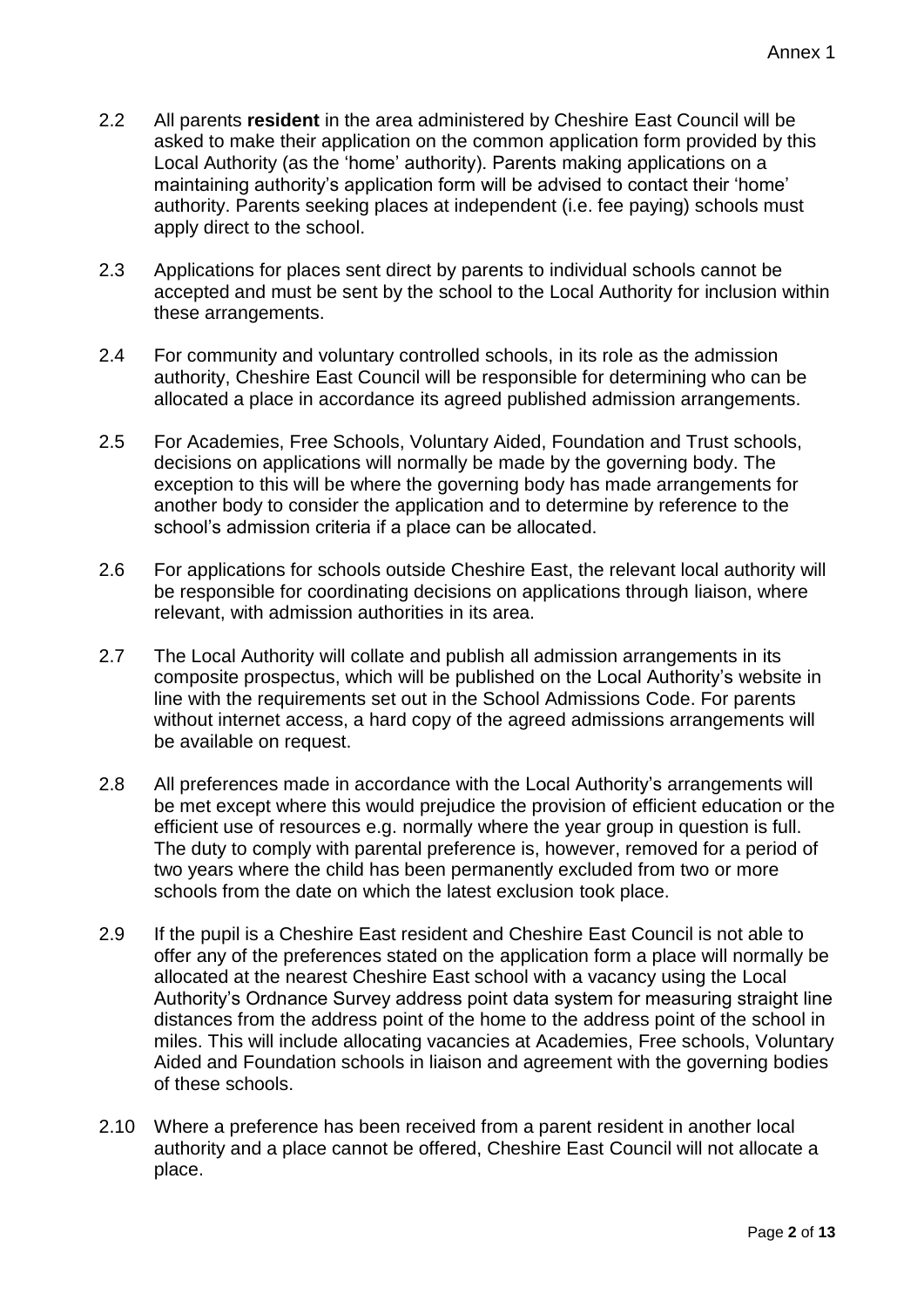2.11 Written offers will be made by Cheshire East Council to residents in its area, in its role as the home authority, on behalf of the admissions authority for the school allocated as follows:

| <b>Admissions authority</b>        | <b>Category of school</b>                                                 |
|------------------------------------|---------------------------------------------------------------------------|
| <b>Cheshire East Council</b>       | All community and voluntary controlled schools in<br><b>Cheshire East</b> |
| <b>Maintaining Local Authority</b> | All non-Cheshire East community and voluntary<br>controlled schools.      |
| Governing Body of the school       | All Academies and Voluntary Aided, Foundation<br>and Free Schools         |

- 2.12 Schools must not notify parents that a place has become available but must inform their maintaining local authority in order that an offer can be made by the home authority.
- 2.13 In accordance with statutory requirements, a governing body, in its role as the admission authority for a school, **must** comply with the following procedures:
	- a) Forward to their maintaining local authority details of any application made to the school direct, together with any supporting information provided by the parent (regardless of whether the parent who made the application resides in that local authority's areas);
	- b) Determine or make arrangements for another body (including the maintaining local authority) to determine by reference to the school's admissions criteria the order of priority in which each application for the school is ranked;
	- c) To notify their maintaining local authority of their determination, or arrange for the body appointed by them to notify the Local Authority on their behalf.
- 2.14 Parents will be informed in writing of their legal right of appeal against any decision not to offer them a place at a school stated as a preference on their application form and their right to be supported by a friend or adviser. Further information on the appeals process will be available on the Local Authority's website and by contacting the Local Authority.
- 2.15 Parents can submit an appeal in respect of each school for which admission has been refused. All appeal applications should be sent to the admission authority for the school for which admission has been refused.
- 2.16 Waiting lists, where held**,** will be in criteria order and not on a 'first come, first served' basis. Placing a child's name on a waiting list does not affect the statutory right of appeal.
- 2.17 Waiting lists will be held **for all schools** until the end of the autumn term in the normal year of admission **as a minimum**. Waiting list arrangements implemented after the end of term will be determined by individual admission authorities. For community and voluntary controlled schools, waiting lists will be closed at this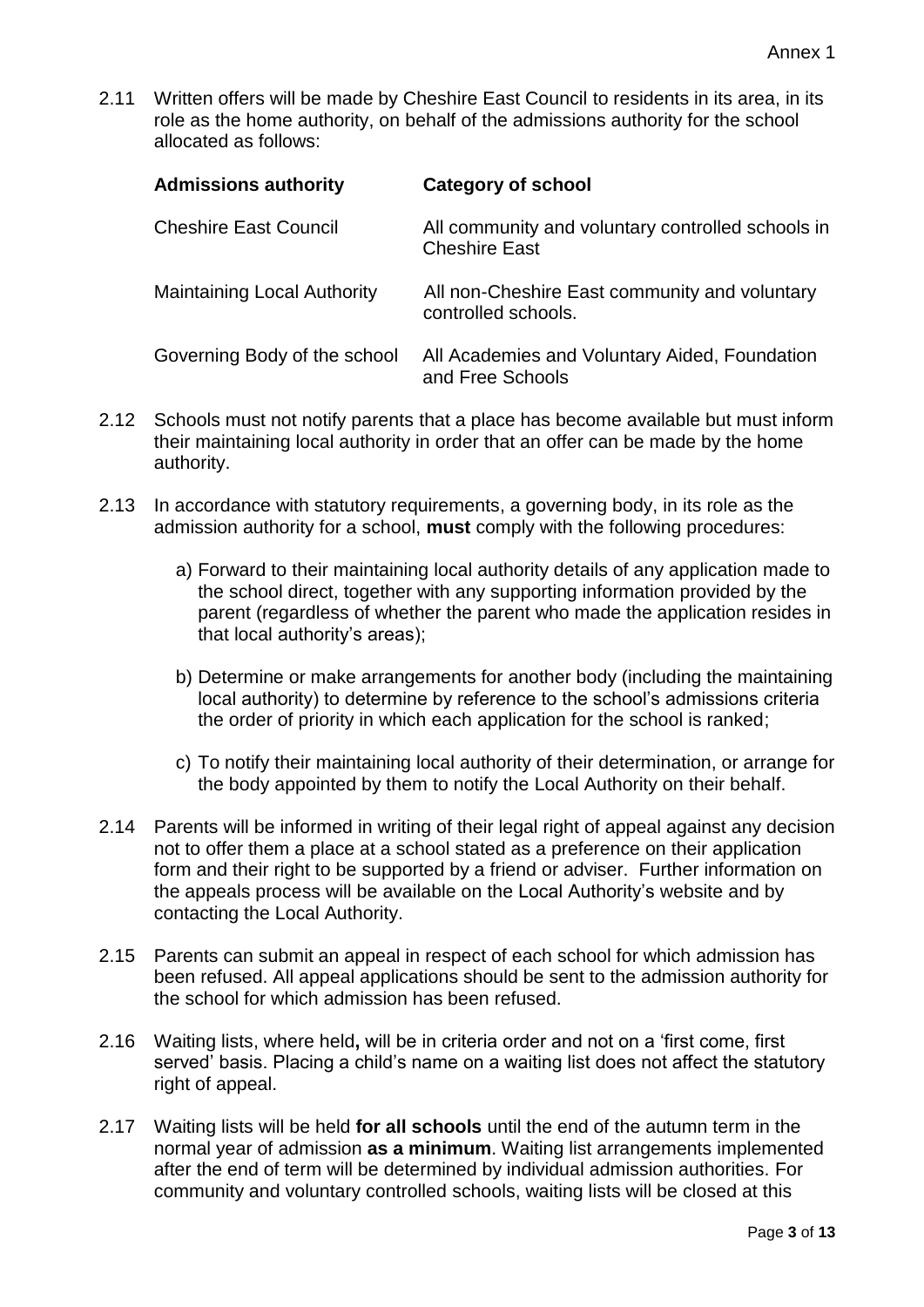point and parents of children held on the waiting list will receive written confirmation of this.

2.18 Repeat applications will not be considered within the same school year, unless the parent's or the school's circumstances have changed significantly since the original application was made. Full details of the change of circumstances must be provided for consideration by the Local Authority.

### **3 APPLICATION PROCESS**

- 3.1 Children reach compulsory school age at the beginning of the term following their 5th birthday. Under the Local Authority's policy, children may start school in the reception class in the September following their 4th birthday. For transfer to secondary, children will usually transfer at the beginning of the autumn term following their eleventh birthday.
- 3.2 Parents can request that the date their child is admitted to the primary school is deferred until later in the school year or until the child reaches compulsory school age in that school year. Applications for deferred admissions must be made by the published closing date. Parents will not however, be able to defer admission beyond the academic year for which the original application was accepted or beyond the beginning of the term after the child's fifth birthday.
- 3.3 There is no statutory barrier to children being admitted outside their normal year group. Paragraph 2.17 of the School Admissions Code enables a parent to request that their child is admitted outside of their normal age group, providing flexibility for children whose parents do not feel they are ready to begin school before they reach compulsory school age. Admission authorities are responsible for making the decision on which year group a child should be admitted to but are required to make that decision based on the circumstances of the case. In cases where parents will be delaying admission until the following year, an application must be submitted in accordance with the dates published for that application round.
- 3.4 To help younger children adjust to school, schools may phase full-time admission, admitting these children on a part-time basis. Arrangements are decided at school level.
- 3.5 Requests can also be made for early or late transfer to secondary school. Parents considering such a request must in the first instance speak to the headteacher of the child's primary school.
- 3.6 The application process will commence on **1 September** in the year preceding the admission year.
- 3.7 The common application form will invite parents to express 3 school preferences ranked in order of priority. Parents will be provided with the opportunity to give reasons for their preferences and can, if appropriate, provide any additional documents in support of their preference/s.
- 3.8 The child's place of residence will be the address of the parent with whom the child is permanently resident on the date published for the receipt of supporting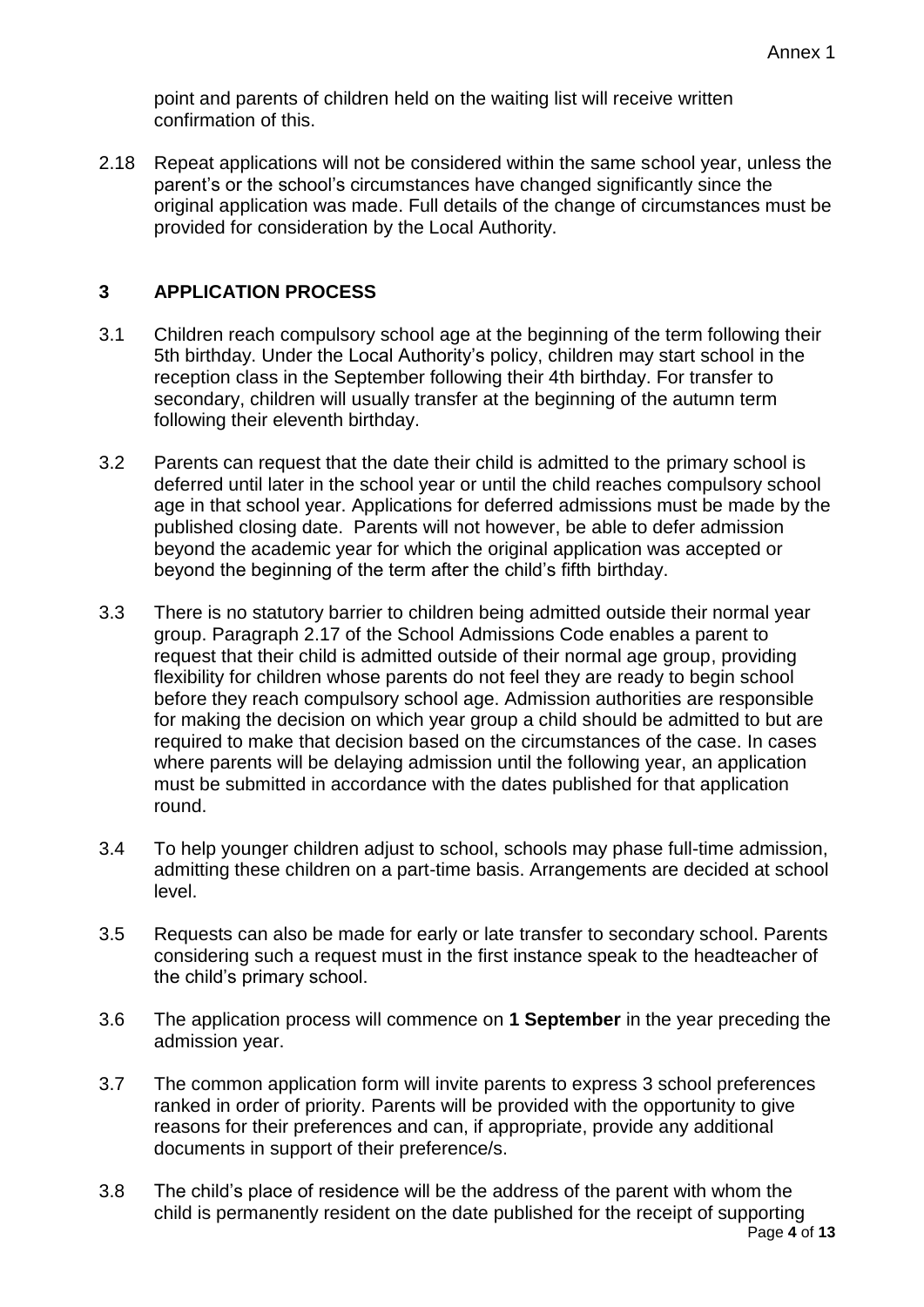documentation (see part two below). Supporting information may be requested to verify the place of residence. To ensure a fair process, administrative checks may be undertaken, which will include verifying addresses against Council Tax records.

- 3.9 Where care is shared jointly the primary carer will be taken to be the parent with whom the child lives for the majority of the week (Monday to Friday) and it is this address that will be used for admissions purposes. If it is not possible to determine which parent is the primary carer, the Local Authority will determine residence based on where the child is registered for purposes of child benefit or (where no benefit is claimed) where the child is registered for GP purposes. Full details must be submitted in writing to enable the Local Authority to determine which address will be used. A panel of officers will consider the information provided. The School Admissions Code states at paragraph 2.23 (a) that local authorities can only make one offer per child. Therefore, where parents are unable to reach an agreement and more than one application is submitted, the Local Authority will process the application of the parent who is the primary carer.
- 3.10 Parents will be asked to submit the completed application form directly to this Local Authority by the statutory closing dates, which are different for primary and secondary applications, as published in part two.
- 3.11 Parents will be asked to provide details, where applicable, of any siblings attending the preferred school at the time of application and who will be attending at the time of admission, details of the current school attended and the length of time resident at the address provided.
- 3.12 If a parent expresses a preference for a school designated as having a religious character (faith school) they will be asked to state the religious denomination of their child on their application form. Parents will be advised to contact the school as they may also be required to complete a supplementary information form. Forms will be available on the Local Authority's website or direct from the school. Supplementary information forms (SIFs) will request information in addition to that provided on the common application form. Such request must be made in accordance with paragraphs 2.4 of the School Admissions Code (2014). Examples of additional information that can lawfully be requested include membership of, or relationship with the church, or a reference from a priest or other religious minister as proof of religious commitment.
- 3.13 All preferences will be considered on the basis of the **equal preference model** for allocating places, in accordance with legal requirements. This means that in the first instance, all preferences will be considered against the relevant published oversubscription criteria **only**, i.e. without reference to the preference ranking. Thereafter, where a pupil can potentially be allocated more than one school place stated on the application form, the **single offer,** determined by the home local authority, will be for the school ranked highest by the parents.
- 3.14 Preference ranking will not be shared with admission authorities in accordance with paragraph 2.7 of the School Admissions Code 2014 as this cannot lawfully be used when applying oversubscription criteria.
- 3.15 Where a school receives a supplementary information form, this Local Authority will not consider it to be a valid application unless the parent has also listed the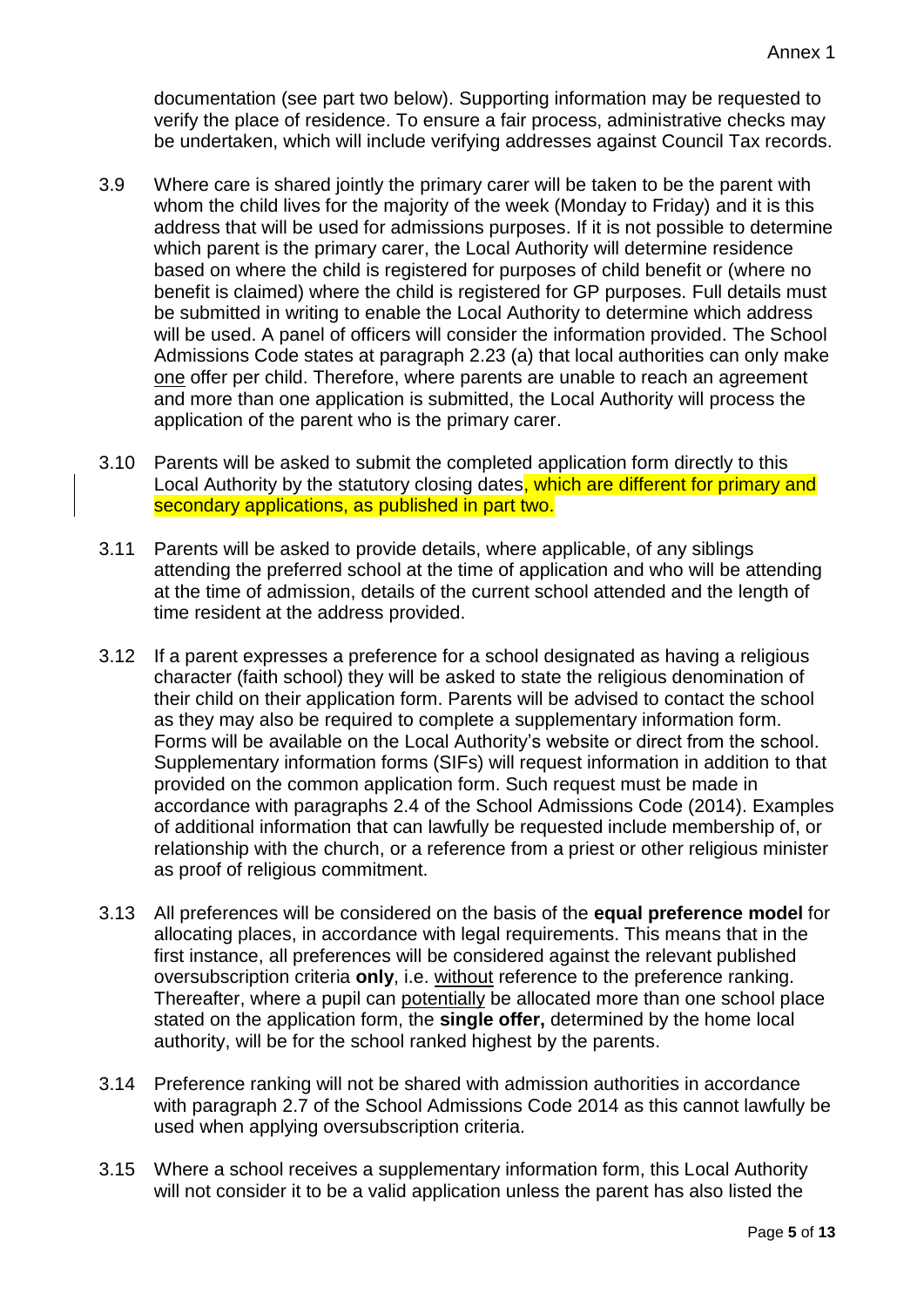school on their home LA's Application Form, Supplementary information forms should be returned direct to the school concerned.

- 3.16 When a parent has submitted their application on the common application form but has not also submitted a supplementary information form (where relevant), the admission authority must nevertheless consider the application in accordance with legal requirements (Para 4.3 of Section 86(2) of the School Standards and Framework Act 1998). In circumstances where a SIF has been received the admission authority must be proactive in ensuring that there is an application, in order for the preference to be considered. In circumstances where a SIF has not been completed the application will be assessed on the basis of the information submitted to the governing body on the home local authority's common application form.
- 3.17 For secondary transfer only, the Local Authority will have records for all children resident within its area who attend Cheshire East primary schools. In order to make sure that all resident pupils are included in the co-ordinated admissions process, this Local Authority will also request data from neighbouring authorities and from independent schools in the area at the end of the summer term in the year preceding admission for details of resident pupils who attend their schools.
- 3.18 The Local Authority's composite prospectus will be available electronically on its website from the 1 September. Hard copies will be available on request from the Local Authority at the start of the autumn term.
- 3.19 The composite prospectus will include information on the application process including key dates, a copy of the common application form, details of Cheshire East schools and allocation data relating to applications for the previous year.

## **4 CHANGING PREFERENCES**

- 4.1 After the closing date for applications, the Local Authority will not accept a change of preference unless it is satisfied that there is a genuine reason for doing so, such as a recent house move. Full details must be provided to the Local Authority for consideration and by the published deadline for receipt of supporting information.
- 4.2 Any parent wishing to change a preference after the closing date for applications without a genuine reason for doing so in the opinion of the Local Authority will be advised that the application will be treated as a late application.
- 4.3 In the case of a recent house move, evidence such as a letter from the solicitor confirming the completion date or a signed rental agreement\* showing the start of the tenancy will be required. Further confirmation may also be required including evidence of disposal of previous property and recent utility bills to confirm the actual place of residency. \*A signed rental agreement must cover the date published as the deadline for receipt of supporting information.
- 4.4 A panel of officers will consider information presented in support of the late change of preference. The parent will be notified of the decision.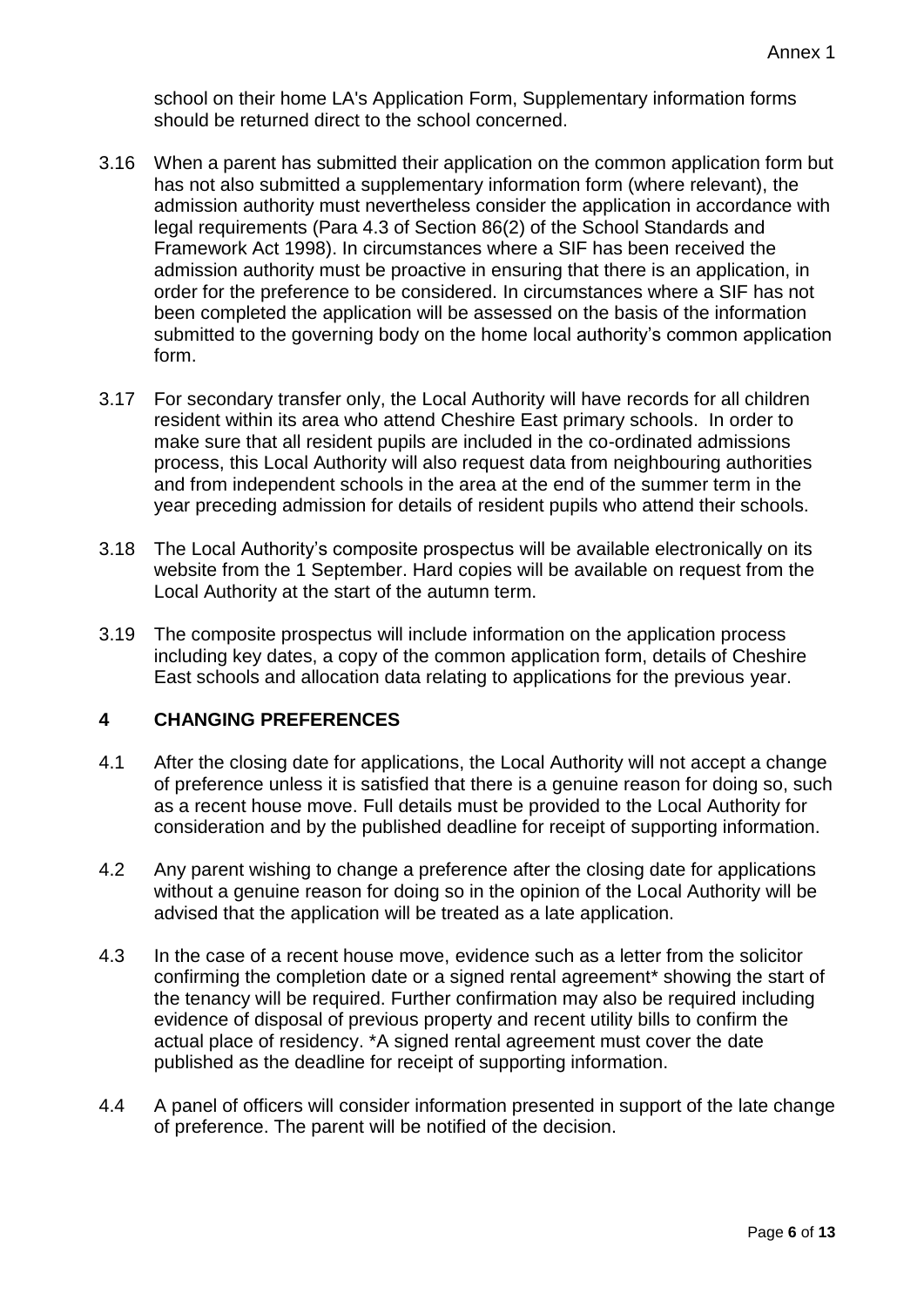# **5 PROCESSING APPLICATIONS**

- 5.1 The following actions will be implemented in accordance with the dates published in part two of these arrangements.
- 5.2 Cheshire East Council will exchange applications for schools in other local authorities' areas with all relevant local authorities and will provide reports containing details of applications to its voluntary aided and foundation schools for consideration by governing bodies in accordance with the school's own published admission arrangements.
- 5.3 Cheshire East voluntary aided, foundation, academies and free schools will inform the Local Authority of the pupils eligible for a place under its admissions criteria and provide lists of pupils in criteria order who cannot be offered places.
- 5.4 Cheshire East Council will inform other local authorities of offers to be made to pupils resident within their boundaries and request details of offers they will be making to Cheshire East residents.
- 5.5 Places will normally only be offered up to the published admission number, which applies to the normal year of entry. A child cannot be refused admission to the normal year of entry on the grounds of prejudice to the provision of efficient education and efficient use of resources unless the published admission number has been reached. In respect of admission to year groups other than the normal point of entry, it is expected that the admission number will continue to be applied. However, if circumstances have changed since the year of entry, a place may be refused even if the admission number has not been reached.
- 5.6 Admission authorities that intend to admit above the published admission number (PAN) where it is considered that further admission/s would not have a detrimental effect on the school, should notify the Local Authority by the dates specified in part two of these arrangements to enable the local authority to deliver its coordination responsibilities effectively.
- 5.7 The Local Authority will finalise allocations on the basis of equal preferences and in line with the agreed dates, as far as possible.

# **6 NOTIFYING PARENTS OF DECISIONS**

6.1 Cheshire East Council will send the parents of pupils who reside in Cheshire East written confirmation of the decision on the application. This will include offers for places in Cheshire East schools and schools in other local authorities, as appropriate. Where online applications have been received, the parent making the online application can logon to their online account on the published date to view the school place offered and can also request to receive will also receive their offer by e-mail. Offers confirmed by letter will be sent out on the published offer day by second class post.

# **7 LATE APPLICATIONS**

7.1 Applications received after the closing date will be recorded as 'late' and considered after all on-time applications unless the Local Authority confirms that the reasons presented in support of the late submission justify the application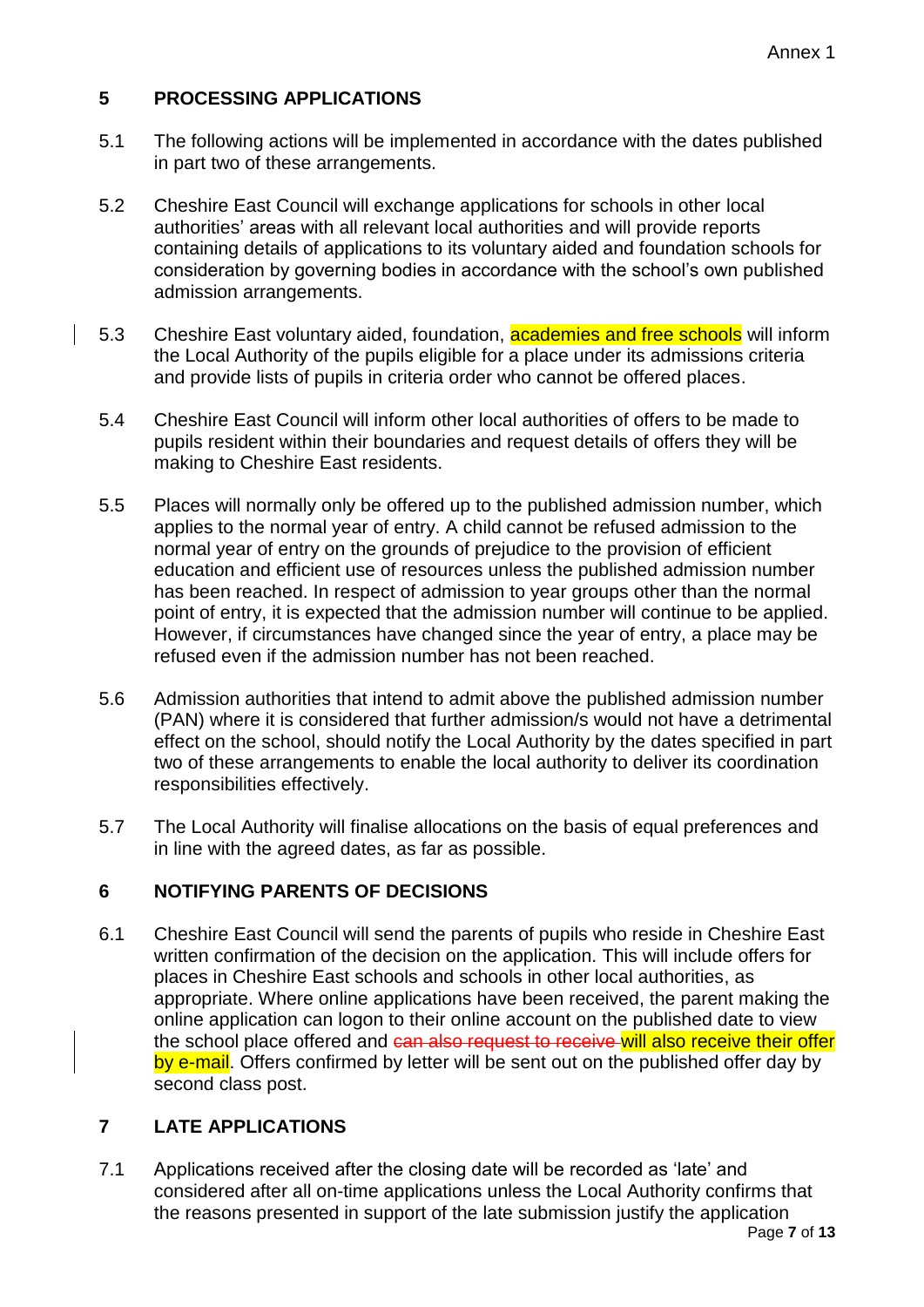being considered alongside on-time applications. Reasons can include exceptional medical reasons preventing an earlier application or late removal into the area. Reasons must be presented at the time of application and supporting documentation **must** be provided, which must be received by the dates specified in part two.

- 7.2 In the case of a recent house move, the Local Authority will require supporting evidence to show that the place of residency has changed. This should include a letter from the solicitor confirming the completion date, or if relevant, a signed rental agreement showing the start date of the tenancy. Any rental agreement must include residency on the date published as the deadline for receipt of supporting information. Further information may be requested to confirm residency, for example, recent utility bills or evidence of disposal of previous property.
- 7.3 In respect of medical reasons preventing an earlier application, a letter of confirmation from a medical practitioner will be required.
- 7.4 Late applications received after the published deadline for the receipt of supporting information will be classed as late and processed after all on-time applications even if there is a good reason for the late submission.
- 7.5 All applications categorised as late will be processed at the time waiting lists are prepared and in accordance with the dates published in part two below.

### **8 MOVING HOUSE**

- 8.1 Parents must inform the Local Authority immediately of a change of address, even if details of a future change of residency were included on the application form. The Local Authority will require supporting evidence to show that the place of residency has changed. This should include a letter from the solicitor confirming the completion date, or if relevant, a signed rental agreement showing the start date of the tenancy. Any rental agreement must include residency on the date published as the deadline for receipt of supporting information. Further information may be requested to confirm residency, for example, recent utility bills or evidence of disposal of previous property.
- 8.2 Proof of residency received after the deadline published for the receipt of supporting information will not be used to assign a higher criterion for admission, but will be used to send the decision on the published offer date.

## **9 ACCEPTING AND DECLINING PLACES**

- 9.1 Parents will be required to **accept or decline** the school place offered by the dates published in part two. The Local Authority reserves the right to withdraw places not accepted by this date.
- 9.2 For late applications notified after the offer date parents will be required to accept the place offered within **10 working days** of the date of the offer.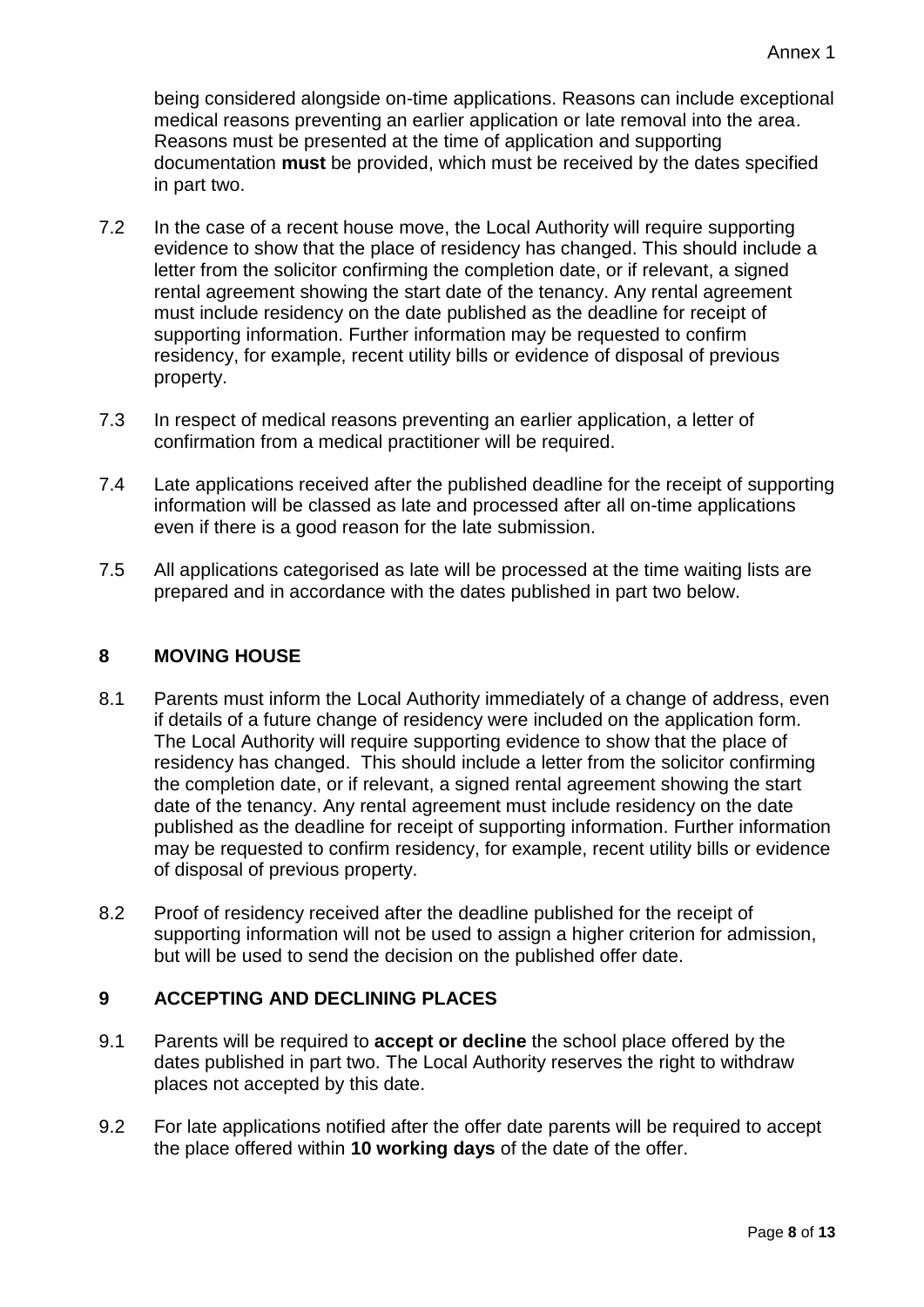## **10 WAITING LISTS**

- 10.1 Waiting lists for oversubscribed schools will consist of those children whose parents have specifically requested in writing (including e-mail) that they remain on the waiting list, along with late applicants and those for whom an appeal application has been received. Waiting lists will be held in criteria order and not on a first come first served basis.
- 10.2 Vacancies will be re-allocated to children held on the school's waiting list in line with the dates published in part two.
- 10.3 After the start of the school term in September, all admission authorities will hold up-to-date information on waiting lists until the end of the autumn term. After this date the Local Authority will no longer hold waiting lists for schools for which it is the admission authority. Other admission authorities that have published that they will continue to hold waiting lists after this date will be responsible for maintaining their waiting lists in accordance with their own published admission arrangements.

### **11 ADMISSIONS APPEALS**

- 11.1 The application decision letter/e-mail will explain the parents' right of appeal and how appeals may be made. Applications for appeal should be received by the dates published in part two.
- 11.2 Parents can submit an appeal in respect of each school for which admission has been refused.
- 11.3 Appeals against decisions notified after the published offer day will be heard within 40 days of the published appeals deadline where possible, or if received too late, within 30 school days of the appeal being lodged.
- 11.4 Appeals for late applications should be received within 20 school days from the date of notification that the application was unsuccessful.
- 11.5 All appeal applications should be sent to the admission authority for the school for which admission has been refused.

#### **'IN YEAR' ADMISSIONS**

#### **12 APPLICATION PROCESS**

- 12.1 'In year' applications are those made during the school year into any year group other than the normal point of entry (i.e. normal admission round). This will include applications from parents of children moving into Cheshire East from another local authority's area, moving within Cheshire East, or seeking to transfer to an alternative school for other reasons.
- 12.2 Parents seeking Cheshire East school places 'in year' will be required to complete the Cheshire East Council 'in year' application form. Forms will be published on the Council's website and will be available in hard copy on request.
- 12.3 In all cases, parents will be advised to contact their preferred school to progress their application.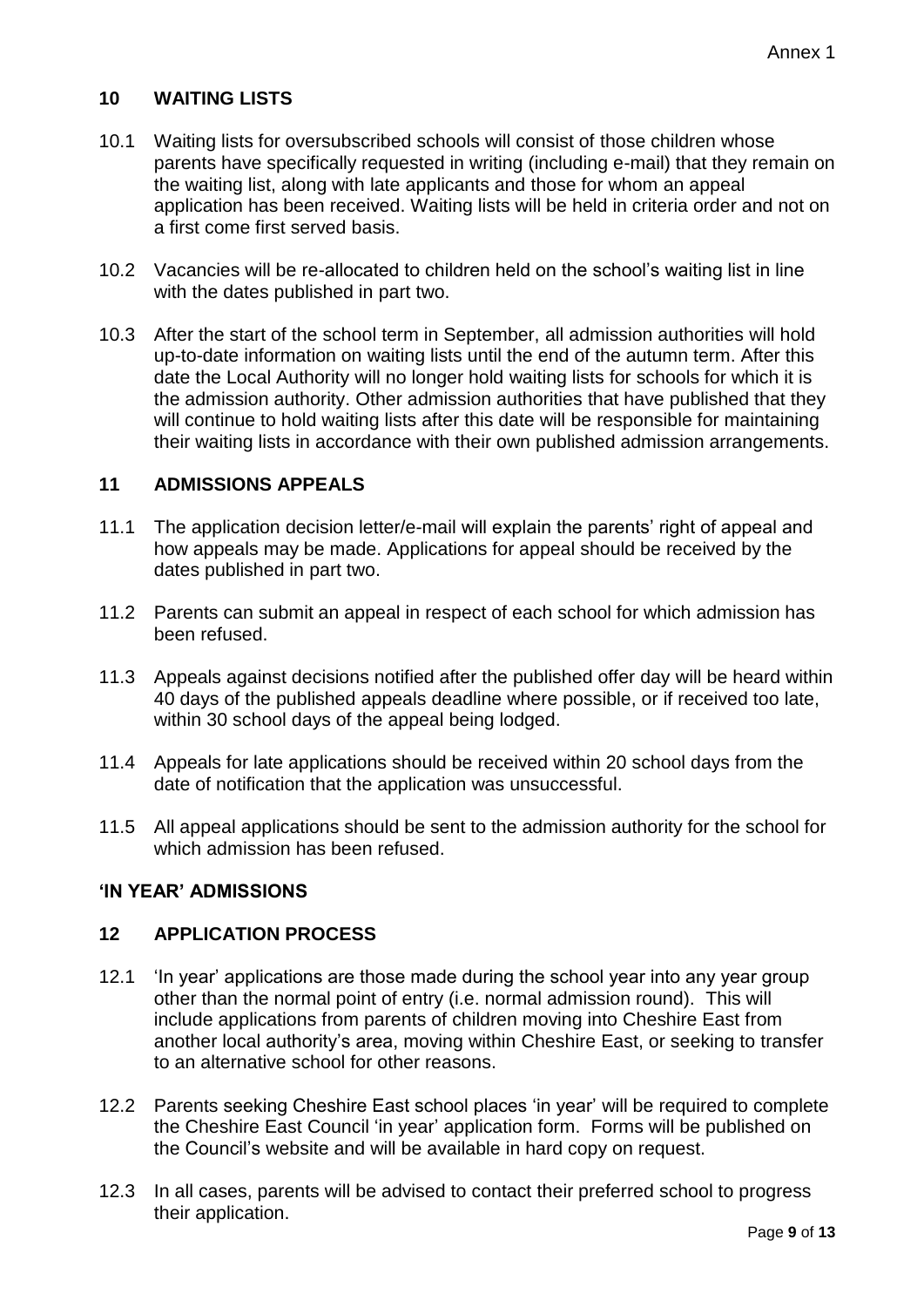- 12.4 Parents will be invited to provide additional information in support of their application. Application details will be shared with the relevant schools.
- 12.5 Parents will be asked to provide details, where applicable, of any siblings attending the preferred school at the time of application and who will be attending at the time of admission, details of the current school attended and the length of time resident at the address provided.
- 12.6 Personal or sensitive information provided for the purpose of school admissions will be held in accordance with the Data Protection Act 1998 and its eight principles, details of which are published on the Council's website. In order that applications can be processed in accordance with parents' wishes, personal information may be shared within the Local Authority, with other relevant local authorities and with relevant schools. Relevant local authorities include the home local authority (where resident) and local authorities where the schools named on the application form are located; relevant schools include the schools listed as preferences and the current or most recent school.
- 12.7 In order to ensure that a place is offered at a suitable school as quickly as possible, some applications will be processed in accordance with the Local Authority's agreed Fair Access Protocol. The operation of Fair Access Protocols is outside the arrangements of co-ordination and is triggered when a parent of an eligible child has not secured a school place under in-year admission procedures. In all cases, where this is deemed necessary to ensure a positive outcome for the family, parents will receive full information before this procedure is implemented. The Local Authority's Fair Access Protocol; agreed in partnership with the headteachers of both primary and secondary schools, will only progress with agreement of parents and will not affect the parent's right to express preferences for schools of their choice or to challenge unsuccessful applications through the appeals process. All permanently excluded pupils ready to be admitted into a new school will be offered admission under the Fair Access Protocol. Full information about the process is published on the Council's website.
- 12.8 If a parent expresses a preference for a school designated as having a religious character (faith school) they will be asked to state the religious denomination of their child on their application form. Parents may be required by the school to complete a supplementary information form. Forms will be available from the school or on the Local Authority's website. Supplementary information forms (SIFs) will request information in addition to that provided on the common application form. Such request must be made in accordance with paragraphs 2.4 of the School Admissions Code (2014). Examples of additional information that can lawfully be requested include membership of, or relationship with the church, or a reference from a priest or other religious minister as proof of religious commitment.
- 12.9 The Local Authority will publish on its website a list of the vacancies in Cheshire East publicly funded schools for parents seeking places outside the normal admission round.
- 12.10 Parents of children who are seeking a transfer to an alternative school for reasons other than a house move will be strongly advised to discuss the proposed transfer with the current school before submitting an application.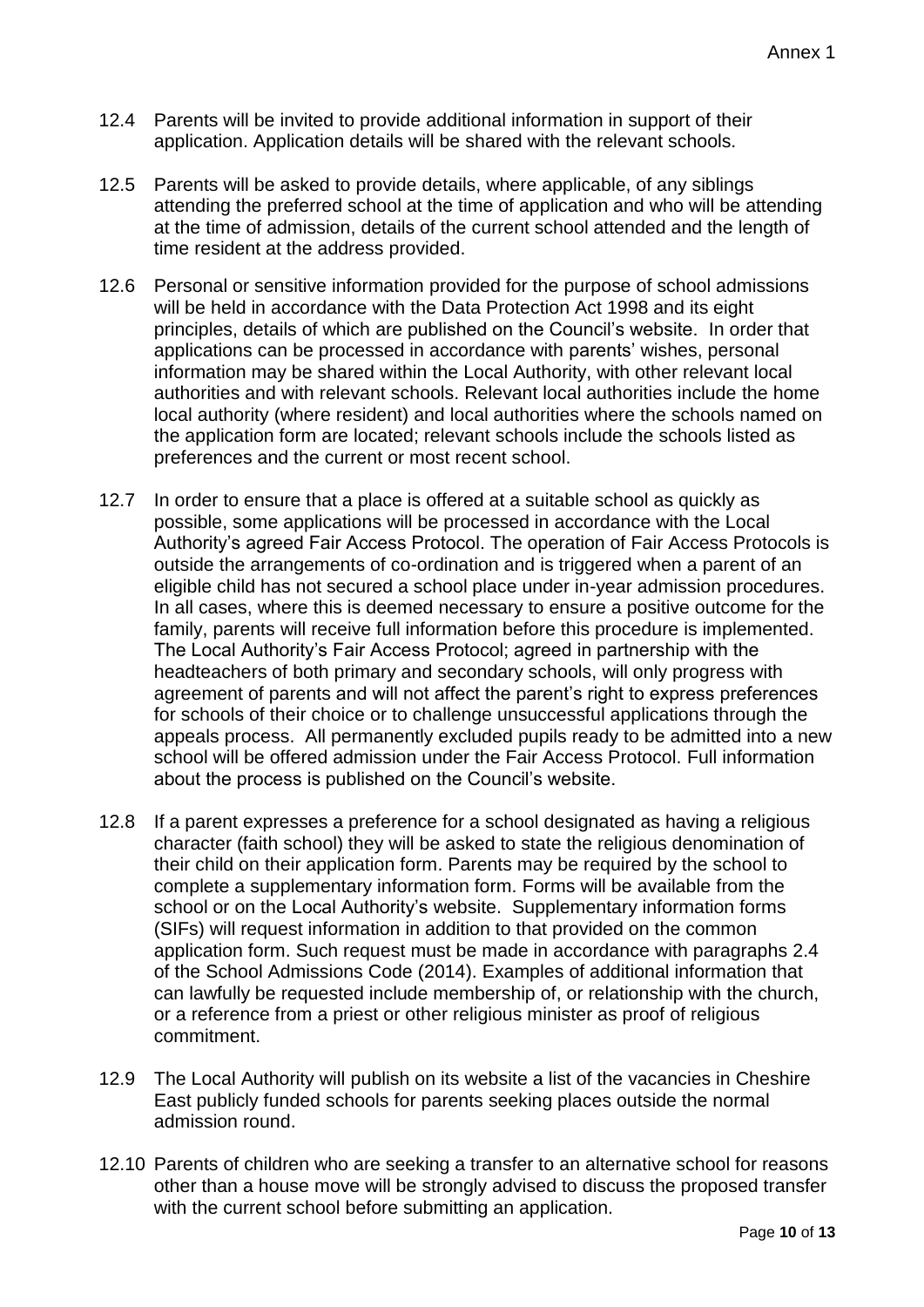- 12.11 The Local Authority will maintain up-to-date records of applications and their outcomes through liaison with schools.
- 12.12 The process of completing the application for a school place can be facilitated by the school by inviting the parent to complete an online application during a school visit or by the parent prior to contacting or visiting the school. Hard copy application forms are available on request from the Local Authority.
- 12.13 Parents making applications for schools in other local authorities' areas will be advised to contact the relevant local authority for advice about their own application process.
- 12.14 Applications will not normally be accepted more than 6 school weeks prior to the intended date of admission. An exception to this is where an application is made during the summer term, for admission at the beginning of the following September. In this case, applications will be accepted up to 8 school weeks prior to intended date of admission.

#### **13 PROCESSING APPLICATIONS**

- 13.1 All applications should be processed within no more than 10 working days from the receipt of application. Different time scales will apply to applications processed in accordance with the Local Authority's Fair Access Protocol.
- 13.2 Where there are spaces in the relevant year group a place will normally be offered to the parent.
- 13.3 If the year group in question is full, a decision to refuse admission will be made by the admission authority.
- 13.4 In cases where a school is oversubscribed, the admission authority will rank the applications in accordance with their published oversubscription criteria.
- 13.5 All decisions will be confirmed in writing to the parent by the admission authority and the letter/e-mail will include information about the legal right of appeal and a start date, where relevant. Optional letter/e-mail templates will be made available online for admission authorities that choose to use them.
- 13.6 Where a preference has been unsuccessful, written correspondence will confirm the decision on the application and will advise the parent to contact the Local Authority for advice about alternative schools with vacancies.
- 13.7 Written correspondence confirming offers will advise the parent to contact the school to accept or decline the school place within no more than 10 school days from the offer date.
- 13.8 In cases where a school feels that further admissions can be agreed on the basis that to do so will not result in a breach of infant class size legislation or will not prejudice the provision of efficient education or efficient use of resources, the application must be referred to the admission authority for a decision.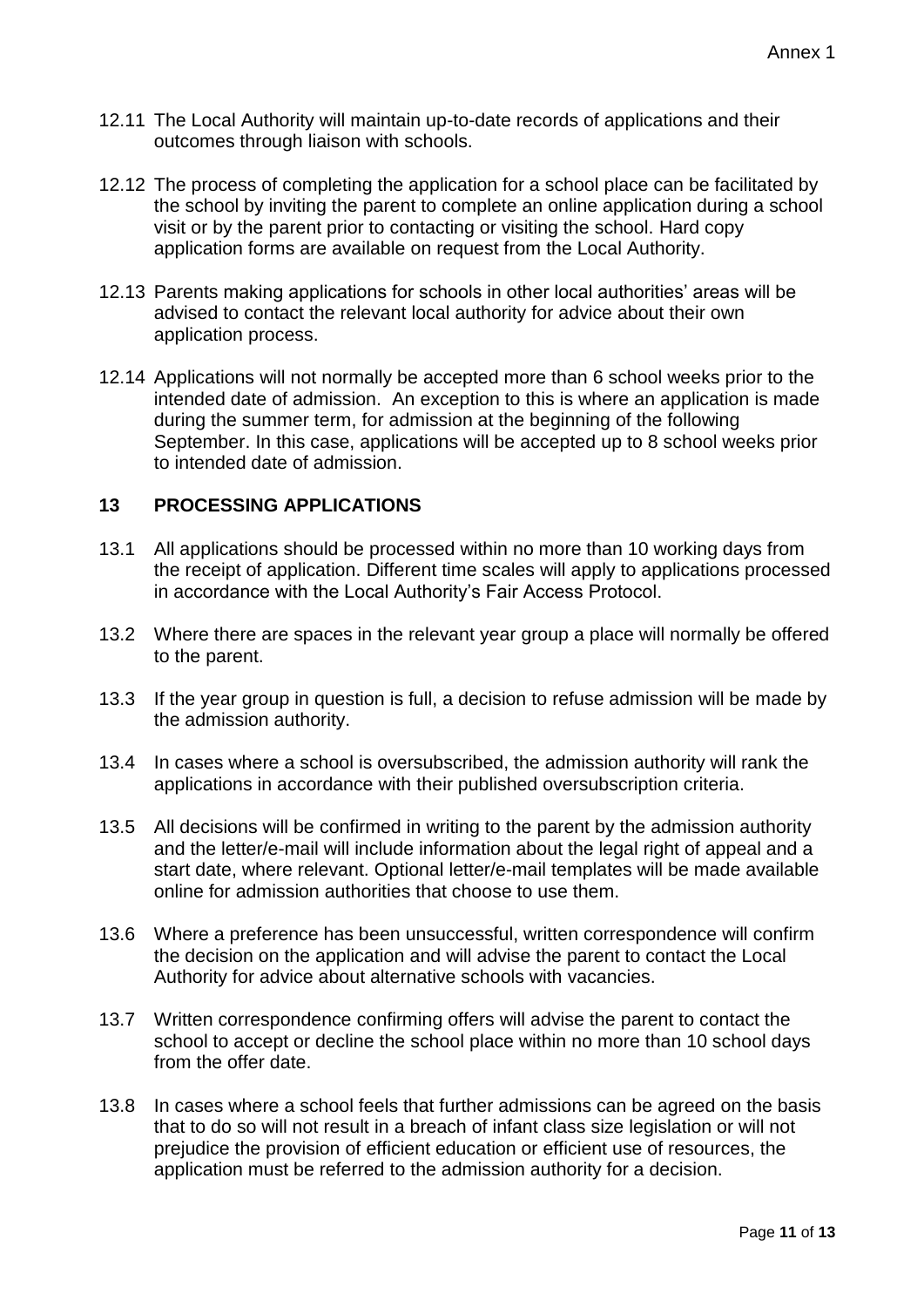- 13.9 Decisions on applications will be notified to the Local Authority to enable the Local Authority to keep up-to-date records.
- 13.10 Admission will normally take place for primary school admissions within 10 school days from the date of offer and for secondary school admissions within 20 school days from the date of offer.
- 13.11 Repeat applications will not be considered within the same school year, unless the parent's or the school's circumstances have changed significantly since the original application was made. Full details of the change of circumstances must be provided on the applications form for consideration.

## **14 WAITING LISTS**.

- 14.1 Waiting lists will not be held for community or voluntary controlled schools other than in accordance with legal requirements, which require that they are held up until the end of the autumn term for the normal year of admission (i.e. reception and year 7 admissions). Where waiting lists are held by other admission authorities, children will be added to waiting lists in criteria order and not on a first come first served basis.
- 14.2 For 'in year' waiting lists only, children who are subject of a direction by a local authority to admit, are part of a managed transfer from a closing school or who are allocated to a school in accordance with the Local Authority's Fair Access Protocol will take precedence over those on the waiting list.

#### **15 'IN YEAR' APPEALS**

15.1 Applications for appeal should be submitted within 20 school days from the date of notification that the application for admission was unsuccessful.

#### **16 Part Two – Key Dates**

| <b>Process</b>                                                                                         | <b>Secondary Transfers</b> | <b>Primary Admissions</b> |
|--------------------------------------------------------------------------------------------------------|----------------------------|---------------------------|
| Application process starts                                                                             | 1 September 2016           | 1 September 2016          |
| <b>Closing date for applications</b>                                                                   | 31 October 2016*           | 15 January 2017*          |
| Preferences forwarded to other LAs                                                                     | 16 November 2016           | 6 February 2017           |
| Preferences forwarded to Academies, Free,<br>VA and Foundation Schools                                 | 23 November 2016           | 13 February 2017          |
| Deadline for receipt of supporting<br>documentation                                                    | 7 December 2016            | 20 February 2017          |
| Academies and Free Schools, VA and<br>Foundation Schools to respond                                    | 14 December 2016           | 3 March 2017              |
| Representations from schools re admission<br>over PAN                                                  | 14 December 2016           | 3 March 2017              |
| Provisional allocations of places at Cheshire<br>East schools sent to other LAs for their<br>residents | Around<br>20 January 2017  | Around<br>17 March 2017   |